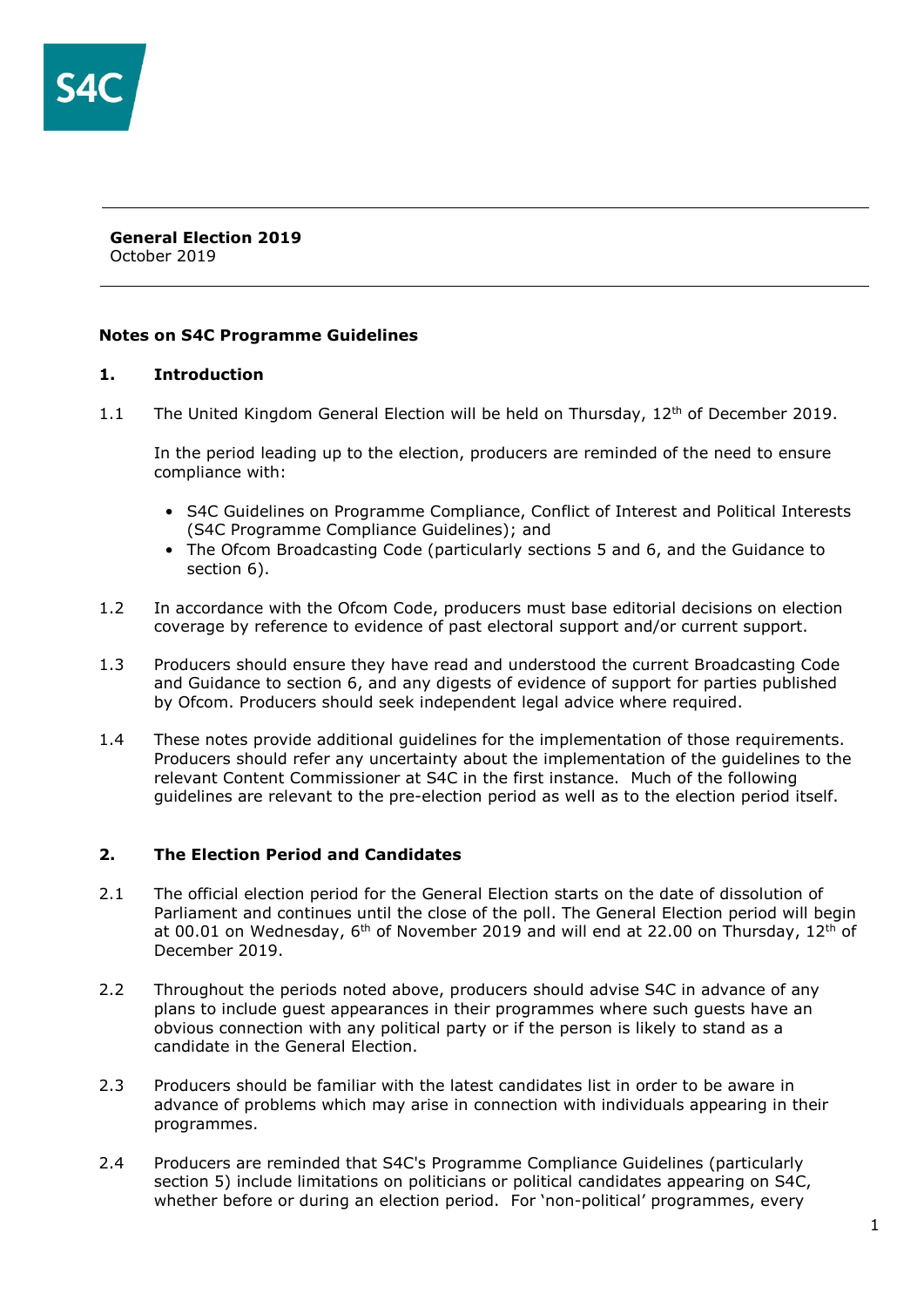

producer is expected to advise S4C at once if there is any possibility that any of their contributors, even if the programme has already been recorded, is to stand as a candidate in the election. No 'new' appearances should be arranged during the election period.

- 2.5 Candidates must not act as news presenters, interviewers, or presenters of any type of programme during the election period. It is essential that S4C is informed as far in advance as possible if any of the channel's presenters intends to stand as a candidate.
- 2.6 The final list of candidates will not be available until the close of nominations on Thursday.  $14<sup>th</sup>$  of November 2019. During the period prior to that, producers should take particular care in relation to contributors who have expressed an intention to stand for election or who are likely to do so.
- 2.7 In any report before the close of nominations which refers to a list of candidates, it should be explained that this is the list 'to date'. Any such report should also refer, at the least, to an online list of all candidates standing.
- 2.8 There must not be any discussion or analysis of election issues on polling day itself between 00.30 until the polling booths have closed at 22.00. Any coverage should be factual only with nothing which could influence voting.
- 2.9 S4C aims to avoid a situation where S4C programmes or productions are used for the purpose of campaigning. During the parties' campaign period and the official election period, visits to an S4C set or production by candidates in the General Election or other elected members should not be arranged. At other times, producers should coordinate with S4C (partnerships department) before inviting politicians to visit S4C productions.

## **3. Impartiality and Fairness**

- 3.1 Due weight must be given to the coverage of parties and independent candidates during the election period. In determining the appropriate level of coverage to be given to parties and independent candidates, producers must take into account evidence of past electoral support and/or current support. Producers should contact the Commissioner News and Current Affairs, Geraint Evans (Geraint.Evans@s4c.cymru), for further guidance.
- 3.2 Producers should also consider giving appropriate coverage to parties and independent candidates with significant views and perspectives.
- 3.3 This does not mean that exactly the same amount of time has to be given to everybody nor that every party has to be included in every item, but due impartiality and fairness has to be ensured throughout the election period as a whole.
- 3.4 Ofcom has indicated that the following factors should be taken into account in weighting different types of evidence when taking decisions in relation to election coverage:
	- greater weight should be placed on the actual performance of a political party in elections over opinion poll data. This reflects the fact that electoral performance is a measure of how voters have actually exercised their democratic choice. This compares with the greater uncertainty associated with support in opinion polls, which may not translate into votes or seats at an election;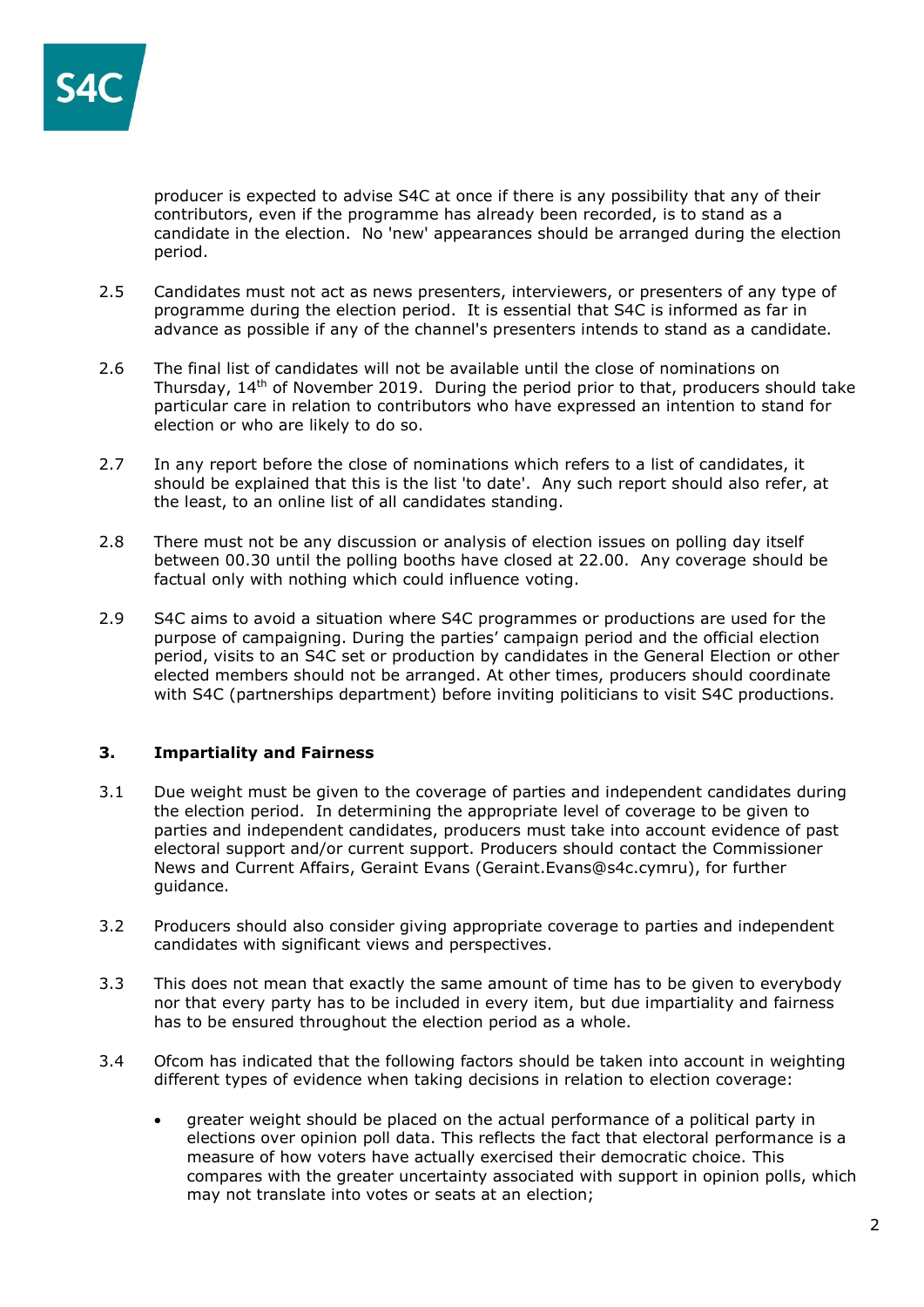

- in considering past electoral support, factors such as the electoral performance of parties (including the numbers of elected candidates and overall percentage of vote received) in the previous set of corresponding elections over at least two electoral cycles should be taken into account;
- performance in other relevant past elections being contested at the same time should also be taken into account, as well as performance in past elections not being contested at a given time;
- the electoral performance of parties over at least two electoral cycles should be taken into account, when considering performance in any given type of elections. However, less weight should be placed on the evidence of electoral performance two or more electoral cycles ago given the historical nature of this evidence;
- evidence in relation to the different devolved nations of the UK should be considered;
- whilst putting less weight on levels of current support as opposed to actual performance, weight should be put on evidence of current support that is objective and measurable. One type of objective and measurable evidence of current support is opinion poll data, where it is available. There may be other types of evidence of current support but in considering such evidence the consistency and objectivity of each type of evidence should be taken into account; and
- producers should always undertake a balanced assessment having regard to the totality of relevant evidence.
- 3.5 The factors listed in paragraph 3.4 above are included in Ofcom's Guidance to Section Six, as well as its annual digest of evidence of past electoral support and/or current support.

## **4. Programmes - General Points**

- 4.1 The purpose of election guidelines is to establish a framework which enables producers and journalists to present information in an impartial and thorough way, but also to operate in as free and creative a fashion as possible.
- 4.2 It is possible that other elected bodies, such as the National Assembly, will continue to operate during the election period. In giving normal coverage to these, producers need to be aware of the possible effects on the General Election campaign. It should be made clear to viewers if any story impacts upon the campaign, and producers should be particularly careful in following the impartiality rules where politicians who are not candidates are talking about matters which are relevant to the election, e.g. Local Councillors, Members of the European Parliament, and Assembly Members.
- 4.3 In discussing any major news story which may arise during the election period, any political element in that story should be treated in a way which reflects the fact that we are in the middle of an election campaign. The exact means of achieving this will depend on the specific circumstances of each case.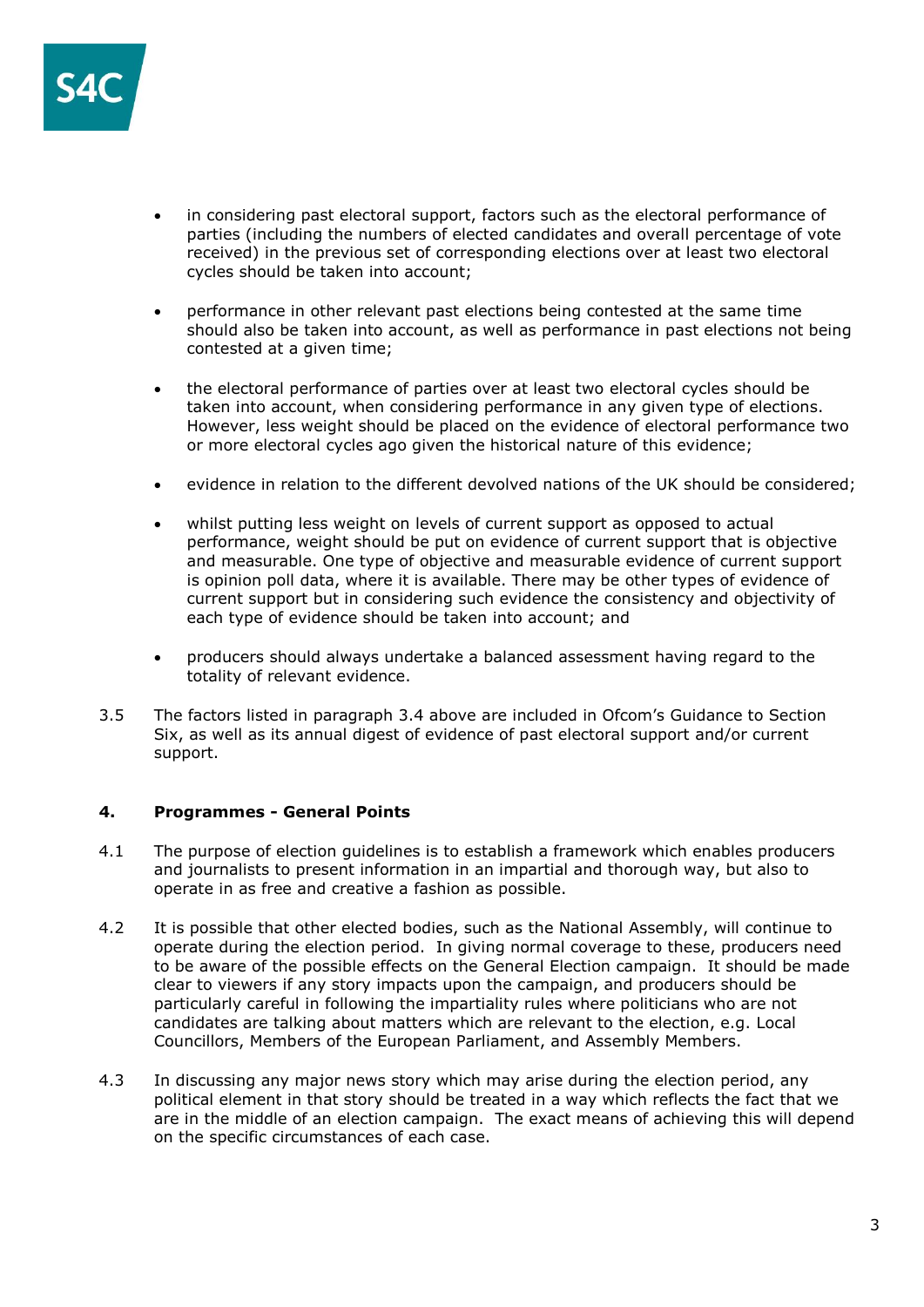

- 4.4 In cases where candidates are talking about duties or activities which are not part of the election campaign, producers should ensure that they do not gain any unfair electoral advantage over other candidates.
- 4.5 The order of parties' coverage in programmes or packages is an editorial issue, but in a series, the order should be varied if possible.
- 4.6 No interview should be requested with any party leader, without consultation with the relevant S4C Content Commissioner in advance.
- 4.7 Producers should also consult with S4C in advance if there is any intention to include a contribution by a politician without giving an opportunity to other politicians to respond.
- 4.8 Giving an unfair advantage to any candidate should be avoided, for example by interviewing prominent individuals who support a particular candidate, or who are wearing a rosette featuring the name of the candidate, or are interviewed in front of posters or similar material featuring the name of the candidate.
- 4.9 Producers should consult with S4C before arranging an audience for a programme, in order to discuss the selection of the audience and ways of ensuring impartiality.

### **5. Political and Election Programmes**

- 5.1 Every bulletin, programme, or series, as well as online services, should ensure impartiality towards parties and candidates, across the whole campaign. If only one programme is broadcast, this must be achieved within the programme. In a series, it can be achieved across the series as a whole.
- 5.2 Any series covering the election in more than one programme must remind the audience of content which has already been broadcast, and of content which is to follow in the series, in order to make it clear that impartiality is being achieved over a period of time.

### **6. Constituencies and Regions**

- 6.1 Due impartiality must be strictly maintained in a constituency report or discussion and in an electoral area report or discussion.
- 6.2 In reports or studio discussions on constituencies, it is possible to include either the candidates or party representatives. If a candidate takes part in an item about his/her constituency, producers must offer the opportunity to take part in such items to all candidates within the constituency or electoral area representing parties with previous significant electoral support or where there is evidence of current significant support. This also applies to independent candidates.
- 6.3 If any candidate is unable to take part, the opportunity should be offered to a representative of the party in the constituency, explaining to viewers why the candidate is unable to contribute. Where the candidate cannot speak Welsh, then the opportunity may be offered to a candidate in another constituency or another party representative. If the candidate or the party refuses or is unable to take part, the item may nevertheless go ahead, but in terms of fairness, steps should be taken to ensure that differences of opinion on constituency matters are reflected.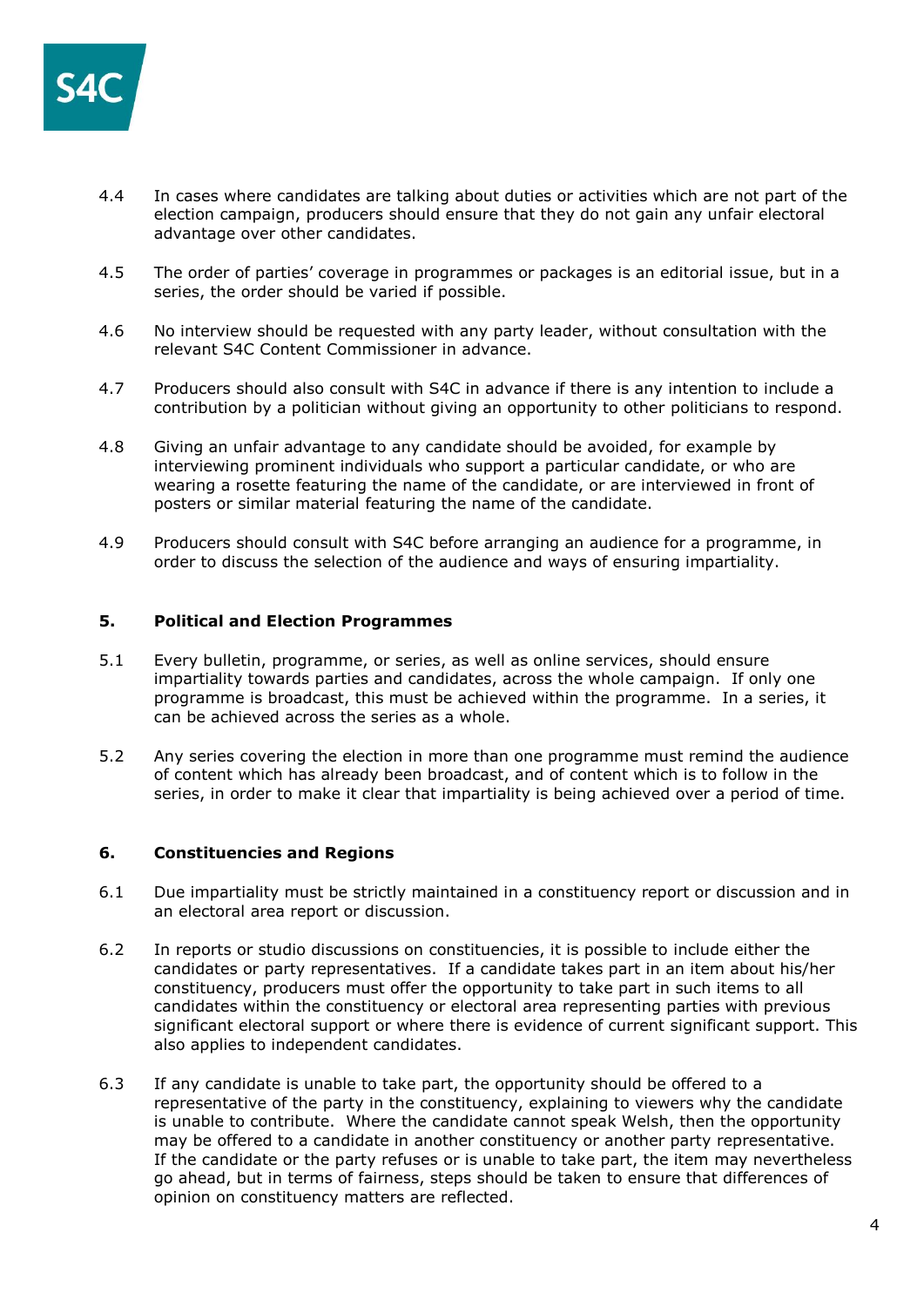

- 6.4 Where a candidate is taking part in a programme on any matter, after the election has been called, s/he must not be given the opportunity to make constituency points, or electoral area points about the constituency or electoral area in which s/he is standing, when no other candidates will be given a similar opportunity. Candidates who are taking part in live televised discussions should be reminded that they are not allowed to refer to constituencies. If they do that, they must be stopped at once.
- 6.5 Any constituency or electoral area report or discussion after the close of nominations must include a list of all candidates standing, giving first names, surnames, and the name of the party they represent or, if they are standing independently, the fact that they are independent candidates. This must be conveyed in sound and/or vision. In this situation, referring viewers to a website is not sufficient.

### **7. Other Programmes**

- 7.1 Producers of any 'non-political' programme which does not usually discuss political matters or invite politicians to contribute, must consult with the Content Commissioner in advance before proceeding to arrange any political content.
- 7.2 All of the guidelines in this document apply to these types of programmes as well.

### **8. Opinion Polls**

- 8.1 The Content Commissioner should be consulted in advance before commissioning any opinion poll on politics or other public issues.
- 8.2 During the election period, no details should be broadcast about the number of calls, emails, text messages, or any other messages which have been received about any aspect of the election campaign.
- 8.3 No opinion poll should be published on any election matter on polling day until the polling booths have closed. It is an offence to broadcast anything about the way people have voted while polling booths are still open on that day.
- 8.4 It is acceptable for journalists to draw attention to opinion polls in packages and reports (but not while the polling booths remain open), but they should not be given undue weight. It is important to use appropriate language when referring to opinion polls e.g. the polls "suggest" NOT "prove" or "show".
- 8.5 Producers should take particular care with vox pops during the election period. It must be made clear that such interviews are not a sign of the strength of opinion on an issue, but are rather contributions which add colour to the debate. Care is also needed on the location of vox pops, and ensuring that they represent different aspects of the debate.
- 8.6 The origins of materials offered as audience contributions should be rigorously investigated and producers should take responsibility for their authenticity. Contributors must be described clearly, especially where such contributions come from candidates.